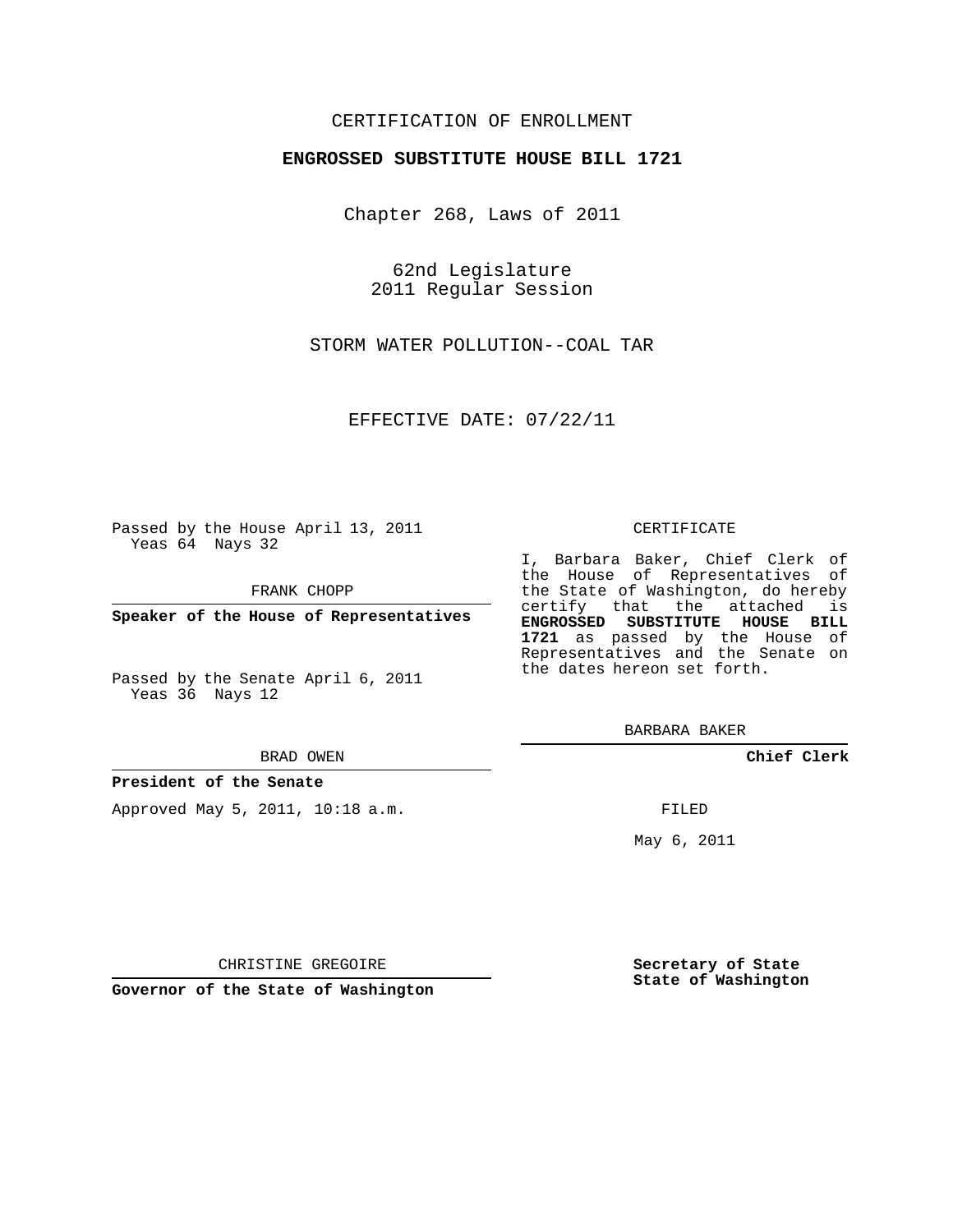# **ENGROSSED SUBSTITUTE HOUSE BILL 1721** \_\_\_\_\_\_\_\_\_\_\_\_\_\_\_\_\_\_\_\_\_\_\_\_\_\_\_\_\_\_\_\_\_\_\_\_\_\_\_\_\_\_\_\_\_

\_\_\_\_\_\_\_\_\_\_\_\_\_\_\_\_\_\_\_\_\_\_\_\_\_\_\_\_\_\_\_\_\_\_\_\_\_\_\_\_\_\_\_\_\_

AS AMENDED BY THE SENATE

Passed Legislature - 2011 Regular Session

**State of Washington 62nd Legislature 2011 Regular Session**

**By** House Environment (originally sponsored by Representatives Frockt, Kenney, Roberts, Fitzgibbon, and Stanford)

READ FIRST TIME 02/17/11.

 AN ACT Relating to preventing storm water pollution from coal tar sealants; and adding a new chapter to Title 70 RCW.

BE IT ENACTED BY THE LEGISLATURE OF THE STATE OF WASHINGTON:

 NEW SECTION. **Sec. 1.** The definitions in this section apply throughout this chapter unless the context clearly requires otherwise.

 (1) "Coal tar" means a viscous substance obtained by the destructive distillation of coal and containing levels of polycyclic aromatic hydrocarbons in excess of ten thousand milligrams per kilogram. "Coal tar" includes, but is not limited to, refined coal tar, high temperature coal tar, coal tar pitch, or any substance identified by chemical abstract number 65996-93-2.

 (2) "Coal tar pavement product" means a material that contains coal tar that is intended for use as a pavement sealant.

(3) "Department" means the department of ecology.

 NEW SECTION. **Sec. 2.** (1) After January 1, 2012, no person may sell at wholesale or retail a coal tar pavement product that is labeled as containing coal tar.